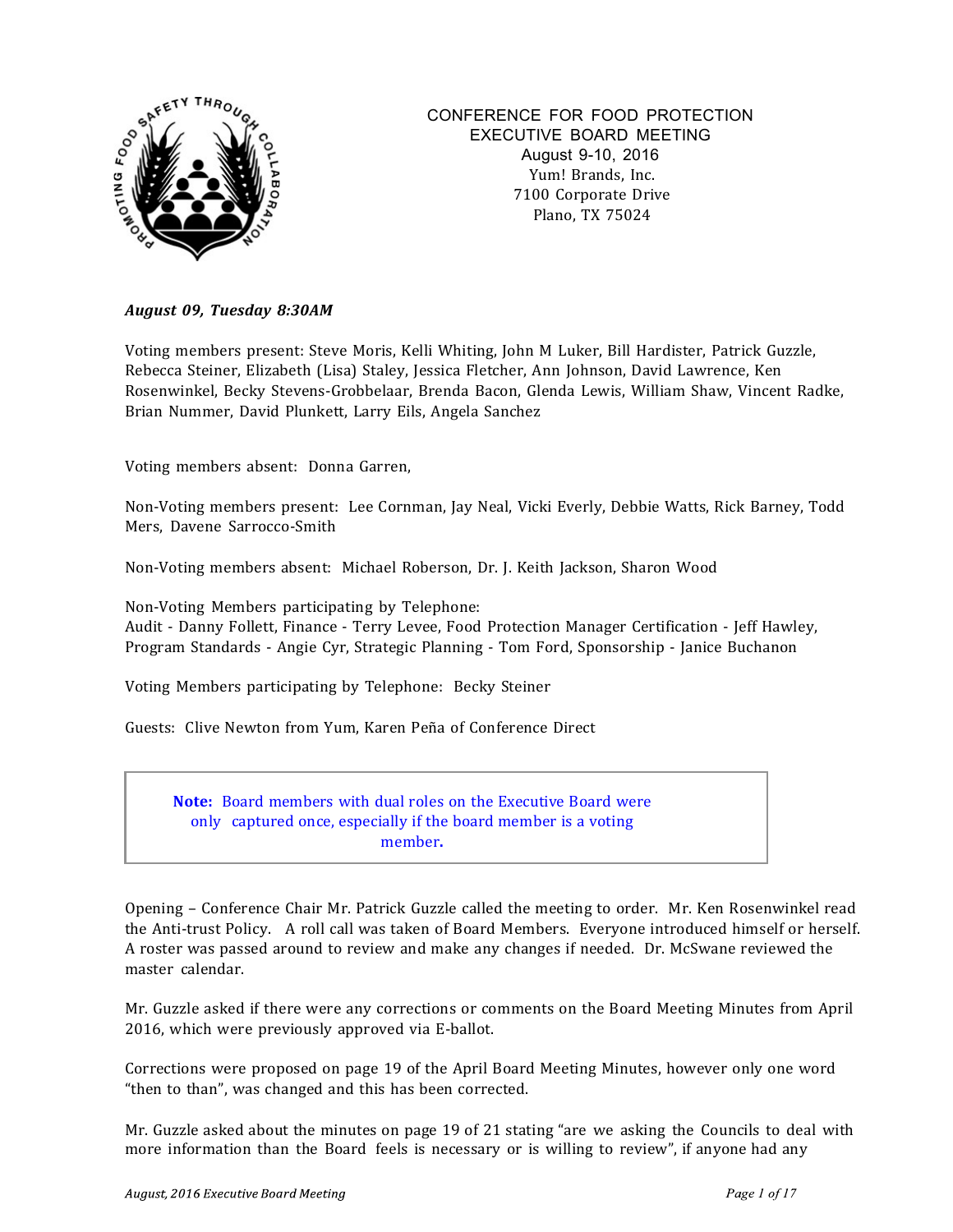comments on this concern.

Ms. Everly asked about an action concerning updating position descriptions on page 18 of the April minutes. She asked where she could find the new language. Mr. Guzzle stated he and Ms. Cornman were going to work on editing the position descriptions; however they were unable to work on them to date.

He did not recall a finalized motion. He proposed editing the position descriptions of Council Vice, /Committee Vice chairs and Conference Vice chair with respect to clear and effective timelines. Ms. Everly stated the minutes might need to be amended.

#### Excerpt from April Board Meeting:

(Ms. LeMaster Moved and Dr. Garren seconded, to accept the proposed language for clarity of duties of the Conference and Council Vice-Chair position descriptions and to insert the new language and use for the 2018 biennium. A vote was taken on the motion and the motion carried.)

Mr. Guzzle asked for a motion as to what is the will of the Board on the action item on page 18 of the April minutes. Do we strike the language from the April minutes? Dr. Shaw asked if Ms. LeMaster and Dr. Garren could be contacted regarding this motion. Ms. Everly suggested postponing this discussion until later in the meeting.

Mr. Guzzle reported what he and Mr. Rosenwinkel had been discussing committee chairs. He reported recruiting Ms. Janice Buchanon to chair the Sponsorship Committee. They also recruited Mr. Terry Levee as the chair of the Finance Committee and Mr. Dan Follett as the Audit Committee Chair. He also brought forward the resolution recently passed by the Association of Food and Drug Officials (AFDO) calling for representatives of CFP and AFDO to sit down together to look for ways to harmonize the voluntary standards for Retail and Manufactured Food programs.

#### **Executive Staff Reports**

**Executive Director – David McSwane** Dr. McSwane summarized the 2016 Biennial Meeting and what has been done since that meeting. He went over the numbers from the most recent meeting in Boise: there were 449 attendees compared to 439 in Orlando and 370 in Indianapolis. Due to weather some were registered but unable to attend at the last minute. One hundred and fifty-nine registrants indicated they were first time attendees at the meeting and 272 people attended the Saturday workshop. There were 117 Issues deliberated. The data collection from the convention bureau indicated there might be a need to go back and raise the number of room nights for Richmond because of the number of rooms used in Boise. He stated there are 2,000 room nights reserved for Richmond and Ms. Karen Peña may be able to slightly raise that number if needed. He reviewed the overall costs incurred during the 2016 Biennial Meeting and stated the cost for meeting space rental was 50% less because of the number of room nights.

Dr. McSwane raised concerns regarding the fees set for regular registrations at the 2016 Biennial Meeting. When the membership dues are deducted from the registration fee, the Conference actually lost money for each person who paid the regular registration fee for the meeting. He stated we couldn't continue with what we are doing and will have to address the amount charged for registration fees for the 2018 Biennial Meeting.

Dr. McSwane indicated a summary of the 2016 Biennial Meeting was presented at the AFDO annual meeting. Mr. Radke was kind enough to provide the CFP report at the meeting.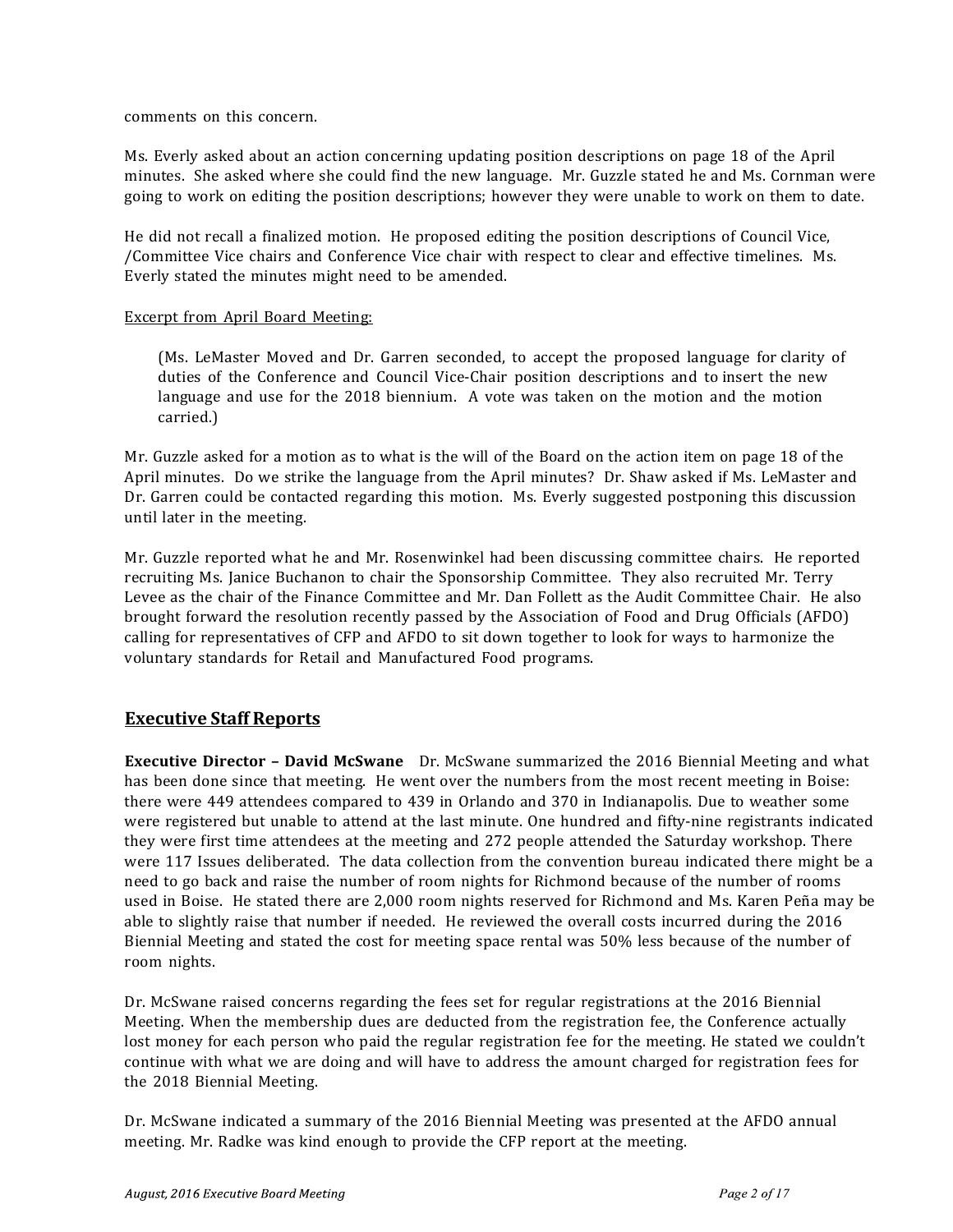Dr. McSwane asked about how the Board wished to address the e-vote process. There were several suggestions from Board members in the past. He stated he would follow through with the wish of the Board. The Board related that it preferred to handle the e-vote process in the same way that it had been handled in the past.



Ms. Bacon moved and Mr. Lawrence seconded to charge the Finance Committee to study the registration fee for the 2018 Biennial Meeting to determine if the membership fee should be included or not, and come back to the spring meeting with viable suggestions. No further discussion. A vote was taken and the motion carried.



Dr. Brian Nummer moved and Mr. Eils seconded, to acknowledge the Executive Director Report. No further discussion. A vote was taken and the motion carried.

#### **Executive Treasurer – Eric Pippert**

Financial statements were provided to the Board Members. Mr. Pippert stated the Orlando biennial meeting generated slightly less revenue than the recent biennial meeting in Boise. However, the profits from the two meetings were about the same. He reiterated that his charge when he took over, as treasurer was to change the revenue to expense ratio for the biennial meetings to 3 to 1 as Mr. Hayes the Executive Director at the time had suggested back in Providence. The ratio for the 2016 Biennial Meeting was 2.27 while it was 2.73 in 2014.

He stated currently, overall Conference expenses are higher than revenue. He included the 2016 budget in his report so the new Board Members can become familiar with budgeting. He discussed travel policy and reimbursements for the new members. He stated alcohol and tips are not reimbursable.



### **ACTION ITEM:**

Mr. Lawrence moved and Mr. Luker seconded, to acknowledge the Executive Treasurer Report. No further discussion. A vote was taken and the motion carried.

Discussion: Mr. Nummer asked about budget ratio and asked if this should be part of Finance Committee discussion. Mr. Guzzle asked members to review funding to offset costs for attendance and asked not to depend on the \$800 stipend. Mr. Pippert reminded members of the discussion in Park City regarding the \$800 being a maximum allowance and not an automatic reimbursement amount because it may impact another's reimbursement.

#### **Executive Assistant – Aggie Hale**

Ms. Hale reported there are currently 571 members, and new members were being added throughout the biennium. She reported what had been uploaded on the website was listed on the Executive Assistant's report that was distributed prior to the meeting.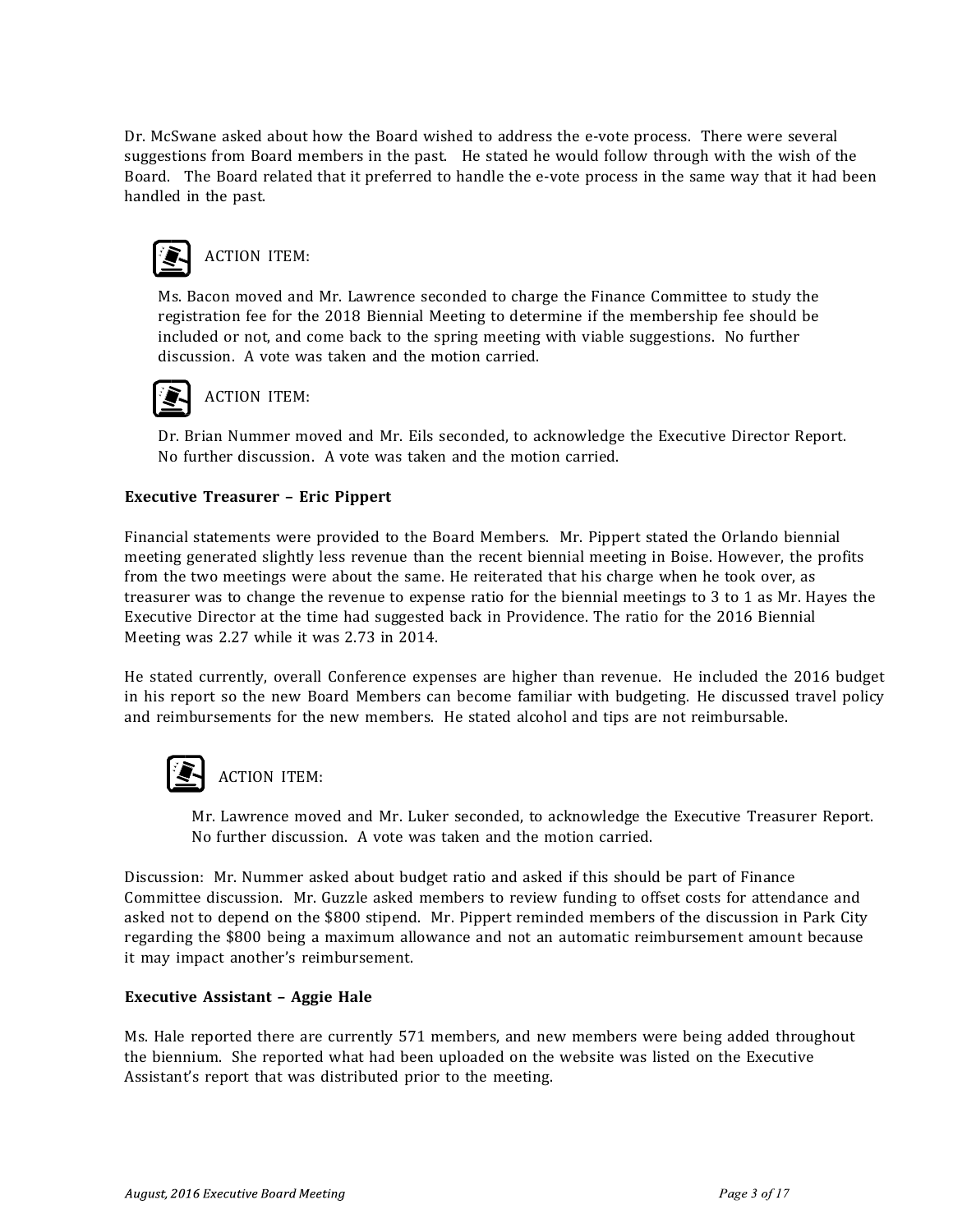

ACTION ITEM:

Ms. Fletcher moved and Ms. Staley seconded, to acknowledge the Executive Assistant's Report. A vote was taken and the motion carried.

Ms. Everly requested the number of members by constituency. Those numbers are as follows: 

Retail Food – 108, Food Service - 89, Food Processing – 12, Food Industry Support – 88, Vending and Distribution – 5, District/Territory – 2, Federal – 50, State 116, Local – 65, Emeritus – 7, Academia – 20, Consumer - 10

#### **Unfinished Business**

Executive Board Issues pending from the April 2016 Board Meeting

#### **Standards for Documents Published on CFP Website and Peer Reviewed and Non-Peer Reviewed Publications. – Brian Nummer**

Dr. Nummer (Chair) of the ad hoc committee is requesting to have the ad hoc committee continued with current membership consisting of Dr. Nummer, Dr. Schnaffer, David Read, and David Crownover. Dr. Nummer asked the Board to approve the committee's charges as listed in the submitted report. The committee will report back at the spring meeting. Ms. Everly asked how this review falls within the Issue process with respect to when documents are reviewed for determination. Ms. Everly suggested this be placed in a policy. This needs to be included in the charges of the committee. Dr. Nummer responded in the affirmative. Ms. Bacon also asked when this process takes place and Dr. Nummer said it would most likely need to go through the council process. He stated this is still to be determined. The question was asked as to what is CFP's role as to credit for the work. Ms. Cornman reminded the Board that whatever is created by a committee belongs to the CFP. Ms. Everly brought up ownership of drafts that were not approved through CFP, and to whom the draft belong. Dr. McSwane doesn't think the CFP can claim ownership to a draft that isn't submitted as an Issue and doesn't go through the whole process. Ms. Everly stated clarification is needed to understand the process. Dr. Nummer is open to any and all recommendations from Board Members.



### ACTION ITEM:

Ms. Bacon moved and Ms. Krzyzanowski seconded, to approve the creation of the Documents Published on CFP Website and Peer Reviewed/Non-Peer Reviewed Publications (ad hoc) Committee as outlined in the report provided by Dr. Nummer and to bring back findings and recommendations at the next spring meeting. A vote was taken and the motion carried.

#### **Ad hoc committee formed to develop a Disparagement Policy – David Plunkett**

Mr. Plunkett stated it was the will of the Board from the last spring meeting to have a policy on disparagement comments. Mr. Plunkett is currently ACTING chair. Mr. Plunkett will think about becoming the Chair of the Committee. It was discussed that the Commercialism Policy currently in effect did not adequately cover the disparagement issue. Therefore, the CFP adopted a motion that redaction practice be set in a policy. Mr. Plunkett read the current language. It was decided to create an ad hoc committee with Ms. Everly, Ms. Cornman, Dr. Garren, Ms. Stevens-Grobbelaar, Mr. Rosenwinkel, and Dr. Shaw as members. There is still a need to continue to work on this policy. Ms. Everly clarified this policy applies only to reviewing the supporting document/attachments and not the actual Issues. She stated it was difficult determining where to draw the line, and informed the Board this task was more difficult than initially thought. Mr. Plunkett provided the initial draft to consider in the next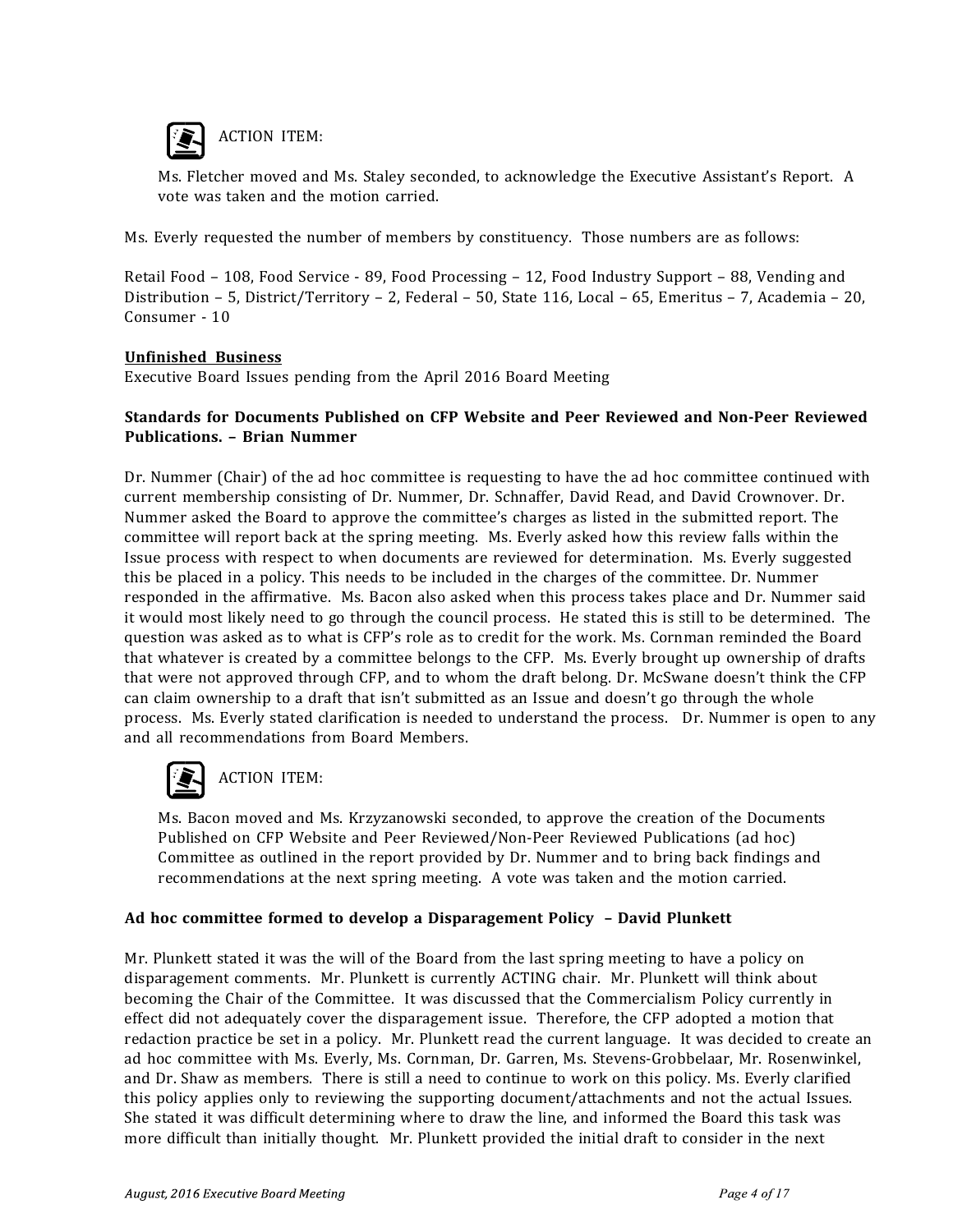several months. Final decisions must be completed by next August.

#### **Creating an "app" for the 2018 Biennial Meeting – Brian Nummer**

Dr. Nummer agreed to look into creating an app to track CFP Issues. The cost ranges from about \$900 to \$2000 for such an app. Dr. Nummer stated the thought right now is to determine what it would cost and what it would take to use the app. at this point and not an in-depth study of what can be created and how complex it could be. Right now the focus is just exploring the feasibility of an app for the 2018 meeting. Dr. Nummer asked for a co-chair. Discussion ensued as to how best to move forward. Dr. Jay Neal stated a better way to go is to solicit the service of an IT person who has experience at creating and using apps. Ms. Cornman suggested looking at other organizations such as IAFP etc. Dr. Neal agreed to co-chair the ad hoc committee. Dr. Nummer indicated he would recruit members of CFP who have IT skills to serve on the committee.



Ms. Krzyzanowski moved and Ms. Whiting seconded, to create the ad hoc committee to explore the concept of an app and comeback to the upcoming spring Board Meeting with recommendations and to approve Dr. Nummer and Dr. Neal as co-chairs. No further discussion. A vote was taken on the motion and the motion carried.

#### **Maintaining both the Finance and Audit Committees – Dave McSwane**

Dr. McSwane brought up the discussion initiated at the last Board Meeting pertaining to the need for both a Finance and Audit committee. Discussion: Mr. Moris and Mr. Radke recommended keeping both. It was brought up the Audit Committee was not adhering to proper protocol and the Board had not been applying proper rigor with respect to completing its charge. There should be criteria and expectations for the Audit committee and proper oversight by the Board. Ms. Bacon suggested, since the members are board members that the committee get together during routine board meetings. Consensus among the Board Members is to continue to have two separate committees.

#### **Alternative platforms for conducting Committee and Board Meetings – Dave McSwane**

Dr. McSwane reviewed the Adobe Connect process that was discontinued as of the April Executive Board Meeting. Dr. McSwane stated he just compiled information and is not in a position to put forward a recommendation at this time. It was stated that Web-ex has high user fees. Federal agencies use different platforms. Got-To meetings is less expensive but may not be allowed by some entities. Skype is cheap but has limitations with respect to time etc. Zoom was suggested. The Board recommended substituting a face-to-face meeting with one of these possible platforms, however the Board does not have a clear option at this time. Dr. McSwane asked if anyone has a way to pilot an online meeting rather than face-to-face.

Mr. Guzzle asked what the will of the board was with respect to substituting a face-to-face meeting with an electronic call at this time. He suggested perhaps moving forward with a substitute method is premature because the method is more complex than initially considered. Dr. Neal suggested trying a conference call in September and possibly a web-ex to see if it can work rather than applying an all or nothing approach.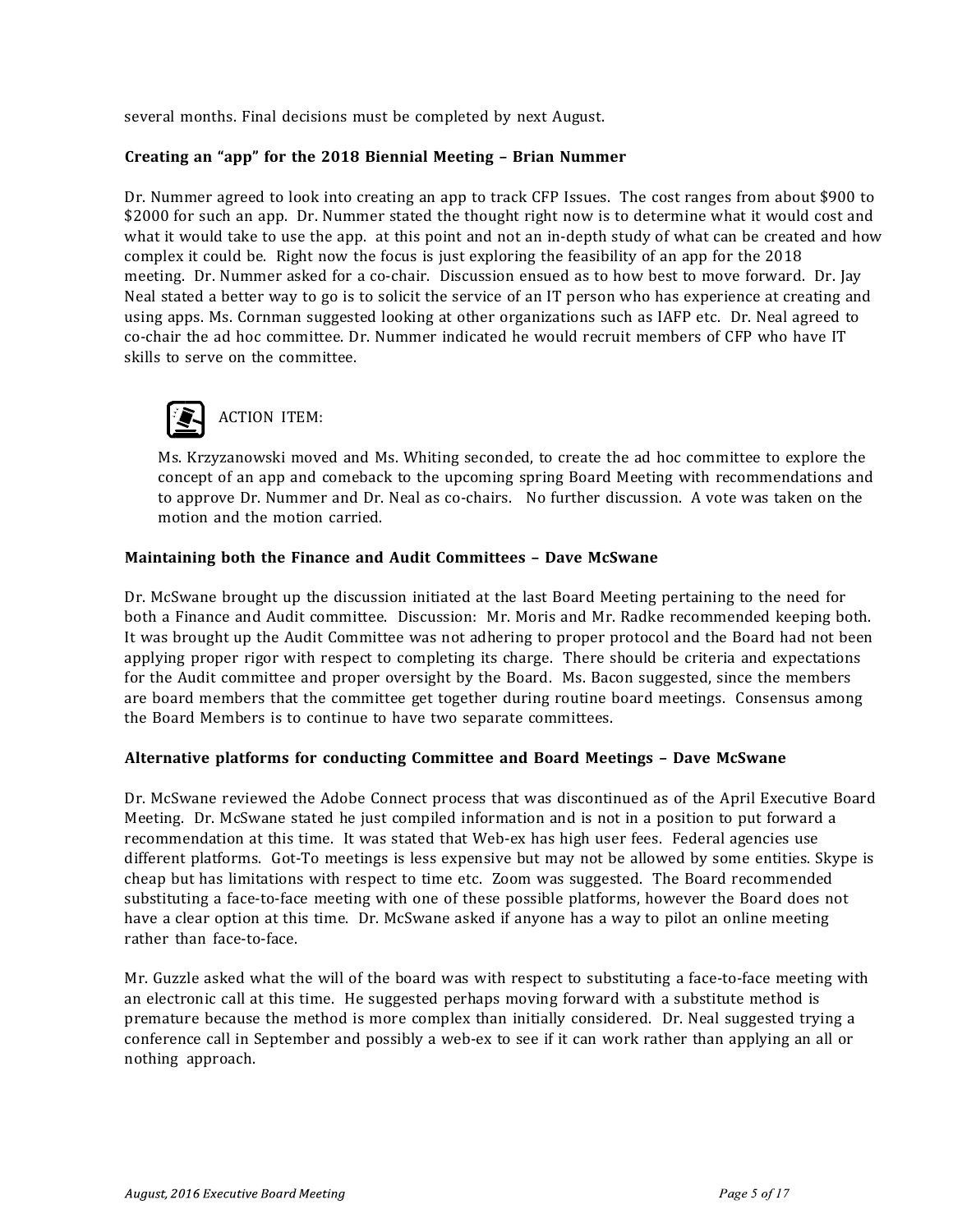

The question was called on the motion to forgo the electronic meeting for the next spring meeting. A vote was taken on the motion and the motion carried.



Mr. Eils moved and Mr. Plunkett seconded, to forgo the electronic meeting for the next spring meeting. No further discussion. A vote was taken on the motion and the motion carried.

#### **Council Reports and Approval of Committee Chairs, Vice Chairs, or Co-Chairs and Membership**

#### **Council I Report – Rick Barney, Todd Mers**

Mr. Barney reported and reviewed the charges for the Unattended Food Establishments and the Clean-in-Place (CIP) Committees. Mr. Barney is requesting acknowledgement of the Council Report and the committee reports along with approval of the committee rosters for 2016-18. The CIP Committee needs clarification of item 3 of the charges, as to what is intended:

(3. A survey to determine the current prevalence and processes used to evaluate CIP Equipment during inspections). The charge needs to be amended to clarify the intent.



### ACTION ITEM:

Ms. Bacon moved and Ms. Fletcher seconded, to insert the word "Conduct" in front of the word "A" in item 3 of the CIP Committee charges. A vote was taken on the motion and the motion carried.



### ACTION ITEM:

Ms. Staley moved and Ms. Krzyzanowski seconded, to acknowledge the amended Report for Council I. Discussion: Ms. Bacon asked if there was a typo on the roster for CIP Committee for Mr. McNish. The older roster shows his name and the newer roster does not show his name. At this time it was pointed out that the committee rosters are not balanced and must be corrected. A committee indicated a deadline for final report of December when in fact the timeline is in November and must be corrected. There was no vote.



### ACTION ITEM:

Ms. Bacon moved to table discussion and Mr. Moris seconded, to make corrections and update rosters to the Unattended Food Establishment and Clean-In-Place Committees under Council I. This report is tabled until corrections are made. A vote was taken on the motion and the motion carried.

#### **Council II Report – David Lawrence, Sharon Wood**

Mr. Lawrence stated the Demonstration of Knowledge Committee (DoK) and the Employee Food Safety Training (EFST) Committee have been re-created and he is asking the Board to acknowledge the Council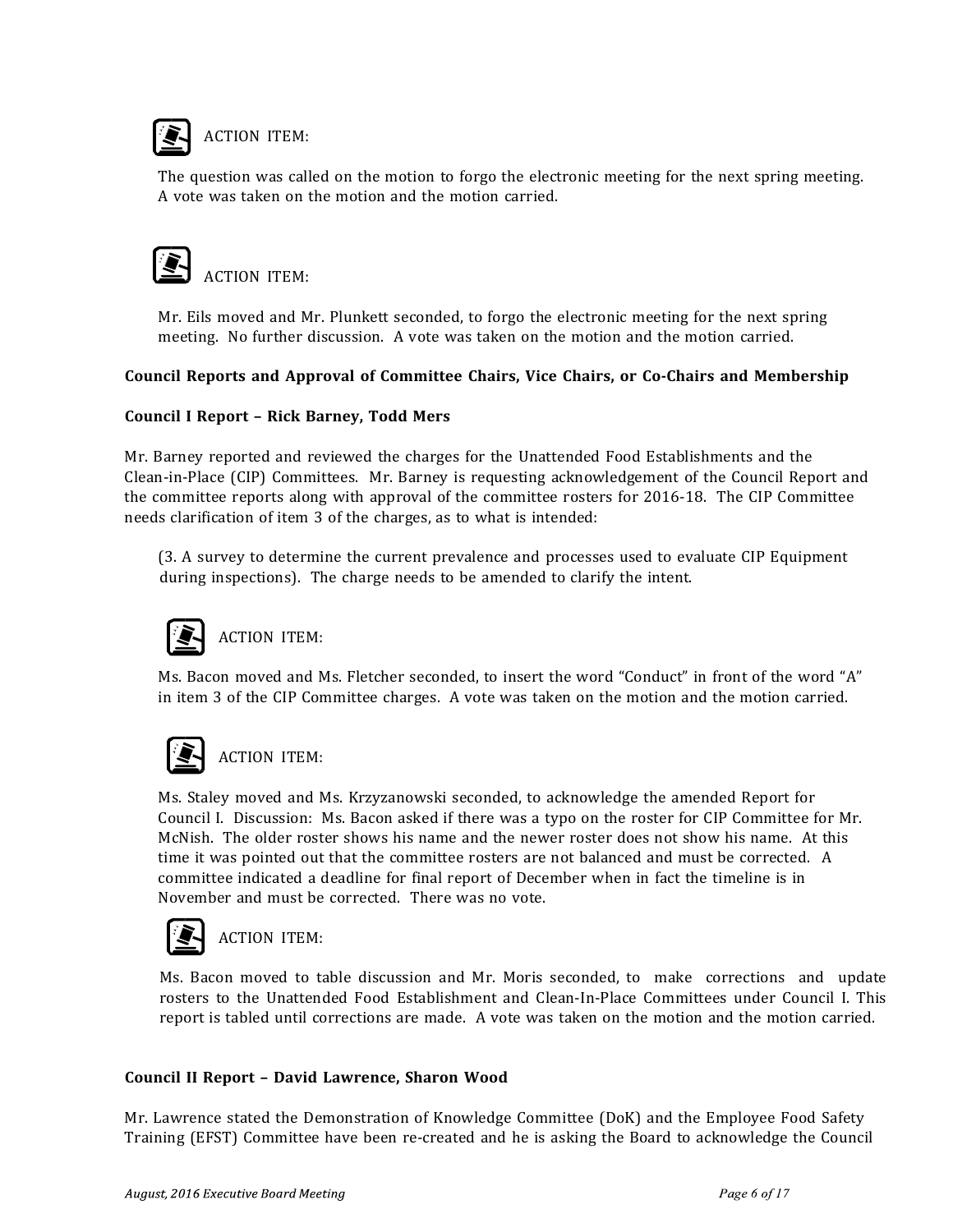II report including the two Council committees' periodic status reports and approve the committees' rosters and work plans, and including a request for clarification for DoK with respect to FDA.

(Item 4 - Consider what impact, if any, the recommendations in Issue 2016 II-025 (and the FDA's response to the recommendations) may have on the charges to the Demonstration of Knowledge Committee.)



#### ACTION ITEM:

Mr. Moris moved and Ms. Lewis seconded to approve Council II committee rosters. A vote was taken and the motion carried.

Discussion: Mr. Plunkett stated Mr. Rance Baker would serve as the consumer constituency member for DoK Committee until such time as another consumer representative can be found to replace him.



### ACTION ITEM:

Mr. Luker moved and Ms. Stevens-Grobbelaar seconded to acknowledge the Council II Report. A vote was taken on the motion and the motion carried.

Ms. Everly requested clarification on the meaning of "acknowledging" the report. Does it mean that the committee reports are being approved? The Board answered in the affirmative.

#### **Consideration of Council I Reports Continued:**



### ACTION ITEM:

Ms. Staley moved and Mr. Moris seconded to remove the Council I Report off the table. A vote was taken on the motion and the motion carried.



#### ACTION ITEM:

Mr. Moris moved and Ms. Staley seconded to approve the amended Council I Committee Rosters. A vote was taken on the motion and the motion carried.



#### ACTION ITEM:

Mr. Moris moved and Ms. Fletcher seconded to acknowledge the Council I Report. A vote was taken on the motion and the motion carried.

#### **Council III Report – Davene Sarrocco-Smith, Dr. Keith Jackson**

Ms. Sarrocco-Smith reviewed the Council III Report and the accompanying rosters for Produce Wash Committee (Chemical treatment of water used to wash, rinse, crisp, process fruits and vegetables), Special Process Control Committee and the Mail Order Food Safety Committee.



ACTION ITEM: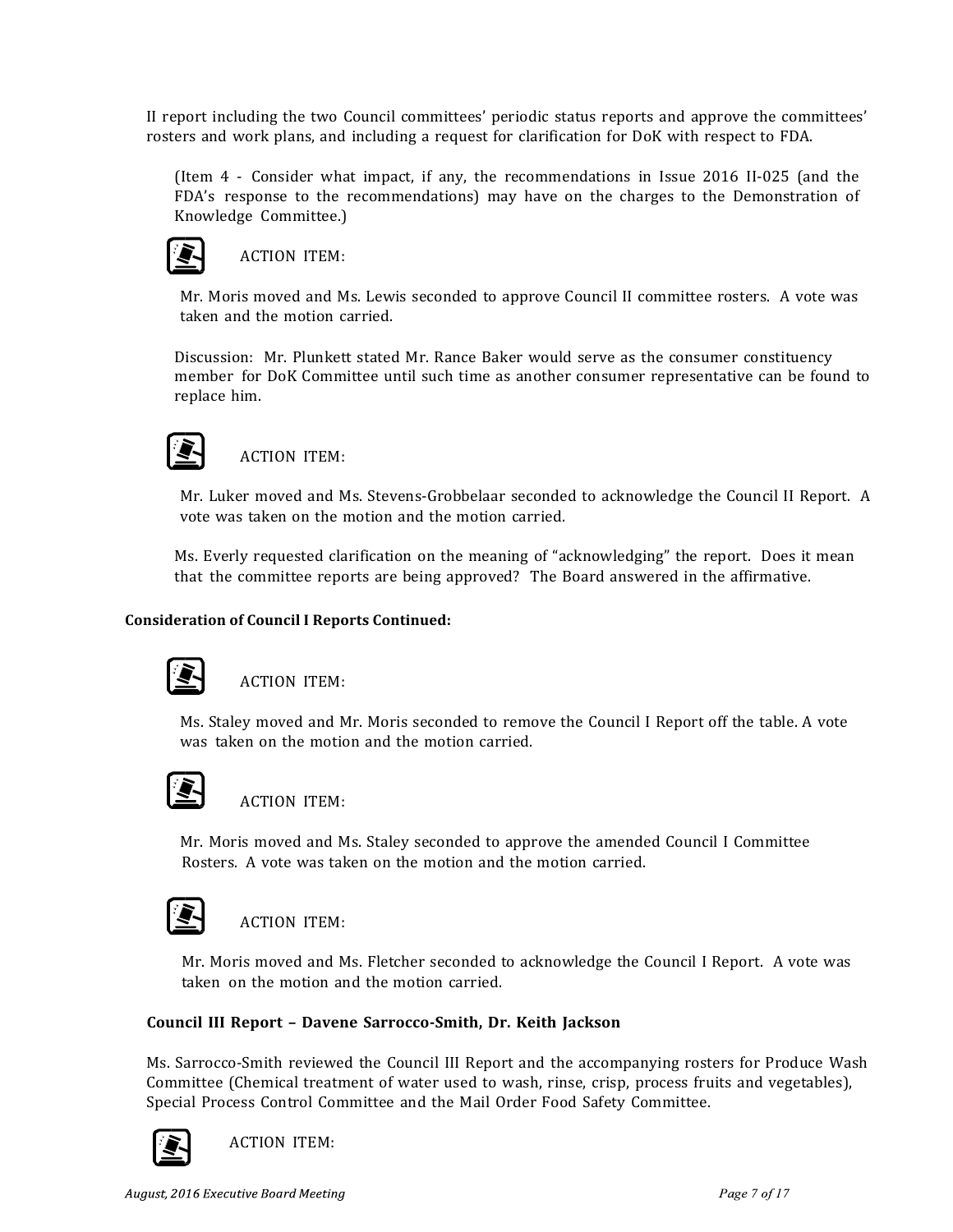Mr. Moris moved and Ms. Bacon seconded to table approval of Council III committee rosters until the interested non-voting at large members are added. No further discussion. A vote was taken on the motion and the motion carried.

Discussion ensued as to listing all at-large volunteers on rosters. Ms. Sarrocco-Smith stated it was only for Produce Wash since the other two committees had at-large members already included. Bylaws are silent as to whether volunteers must be included on a committee if they are not chosen for their preferred choice(s).



## ACTION ITEM:

Mr. Luker moved and Ms. Fletcher seconded, to take the motion for Council III committee rosters off the table. A vote was taken on the motion and the motion carried.



Mr. Luker moved and Ms. Fletcher seconded, to approve the rosters for of the Council III committees' voting members. A vote was taken on the motion and the motion carried.

An e-vote will be done for the remainder of the Council III Report.

#### **Standing Committee Reports**

#### **Constitution, Bylaws/Procedures – Lee Cornman, Chair**

Ms. Cornman discussed her report as submitted concerning the combining of documents and restructuring the governing documents. Ms. Everly has been assisting. Ms. Cornman discussed that using track changes with these historical documents is too labor intensive and she is using straight add and delete as needed without changing intent. She stated there were no issues with the roster.



### ACTION ITEM:

Ms. Bacon moved and Ms. Johnson seconded, to acknowledge the Constitution, Bylaws/Procedures Report and approve the roster. A vote was taken on the motion and the motion carried.

#### **Issue – Vicki Everly and Debbie Watts, Co-Chairs**

Ms. Everly is requesting the Board to affirm that all volunteers not selected as voting members be given a non-voting at-large status on committees. There was no motion specific to this determination. Mr. Guzzle stated it was a de facto descriptor of previous discussions concerning at-large non-voting members. Mr. Plunkett stated that Standing Committees do not have to conform to the same balance issues on committees as Council Committees do. Ms. Cornman read the Constitution and Bylaws and stating the standing committee makeup should reflect the definitions in the Constitution as much as possible.

Ms. Everly introduced Ms. Watts and thanked her for volunteering. There is one constitutional charge to review issues. There is one issue pending from 2012 and that is consolidating the governing documents with the Constitution, Bylaws/Procedures Committee. Responsibilities are included in the work plan submitted. There are a large number of items that need Board approval.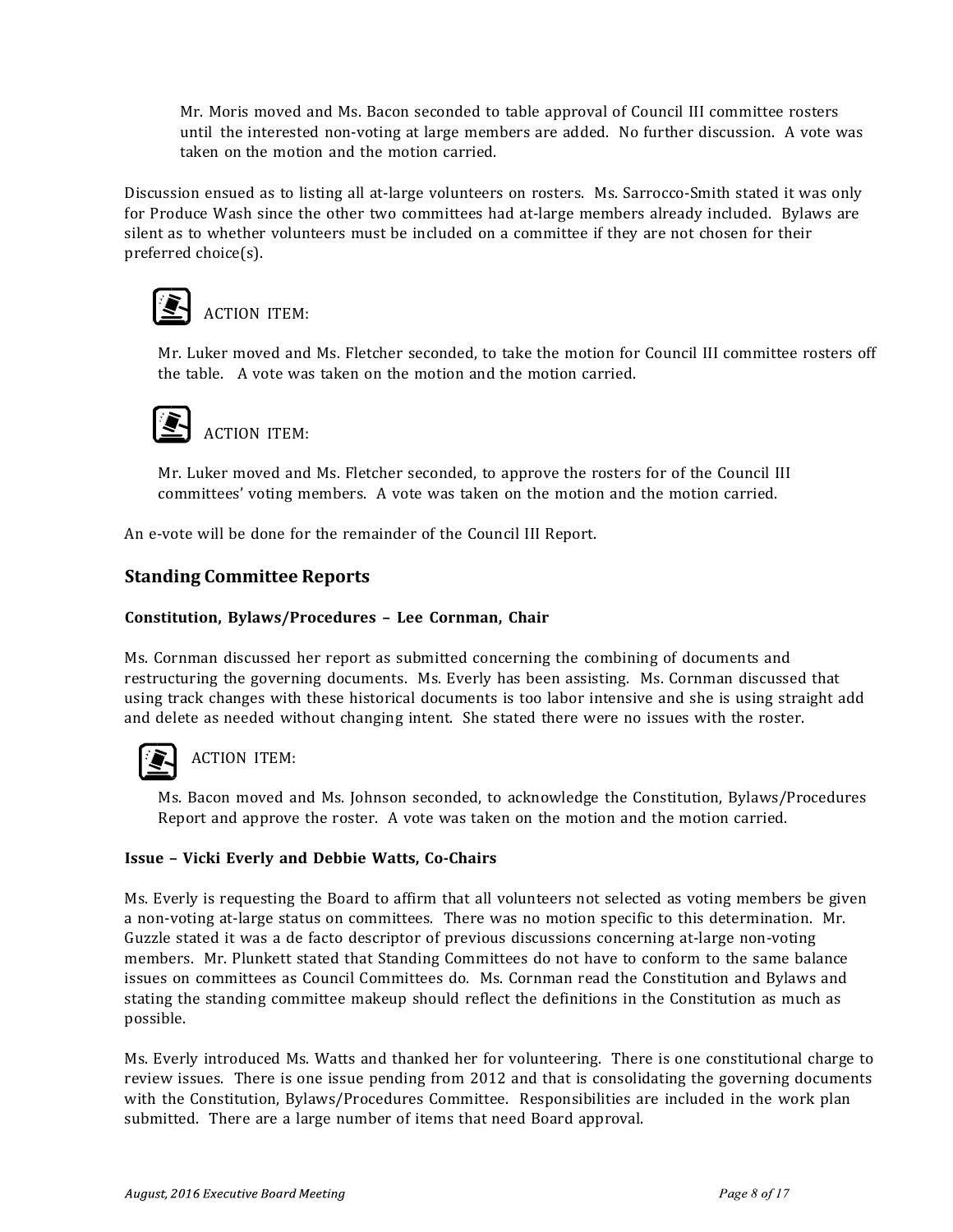

Item 1

Mr. Eils moved and Ms. Whiting seconded, to approve the Committee roster as amended. Individuals to be added are Ms. Janet Buffer, Ms. Angela Sanchez, and Ms. Veronica Bryant, and Ms. Chelsea Jackson as voting members. A vote was taken on the motion and the motion carried.

#### Item 2

When can the board clarify committee charges? The current governing documents do allow the Board to affirm, modify or clarify the charges.



### ACTION ITEM:

Mr. Eils moved and Mr. Moris seconded, reaffirming the language in the Conference Procedures with respect to clarifying committee charges. A vote was taken on the motion and the motion carried.

Item 3-A

Failure to meet deadlines - Issue chairs are asking the Board what the appropriate steps are to take when deadlines are not met.



### ACTION ITEM:

Mr. Radke proposed language for a motion as follows: when an assigned volunteer task is not completed within the previous stated timeline the Executive Board will take an action to bring the task up to date. There was no second.



#### ACTION ITEM:

Dr. Nummer called the question and Ms. Bacon seconded. A vote was taken and the motion carried.



### ACTION ITEM:

Ms. Bacon moved and Ms. Stevens-Grobbelaar seconded, that Executive Board leadership communicate in writing with the committee chairs regarding their responsibilities and those chairs should acknowledge in writing the acceptance of their responsibilities. The Conference and Council Chairs and Vice Chairs should communicate every other month with committees for committee updates and any appropriate actions that are warranted. A vote was taken on the motion and the motion carried.

The Issue Committee item 3B is postponed until April meeting. Item 3C is postponed temporarily and Ms. Everly stated she was looking for support regarding the third bullet point in the box under 3D– committee reports are hard to find – she requested to see the committee reports more prominent on the website. Ms. Hale stated she would contact the web-master to see if they can be placed in more prominent location and to bring something back in the April meeting. Discussion ensued requesting more specific recommendations to share with the web-master.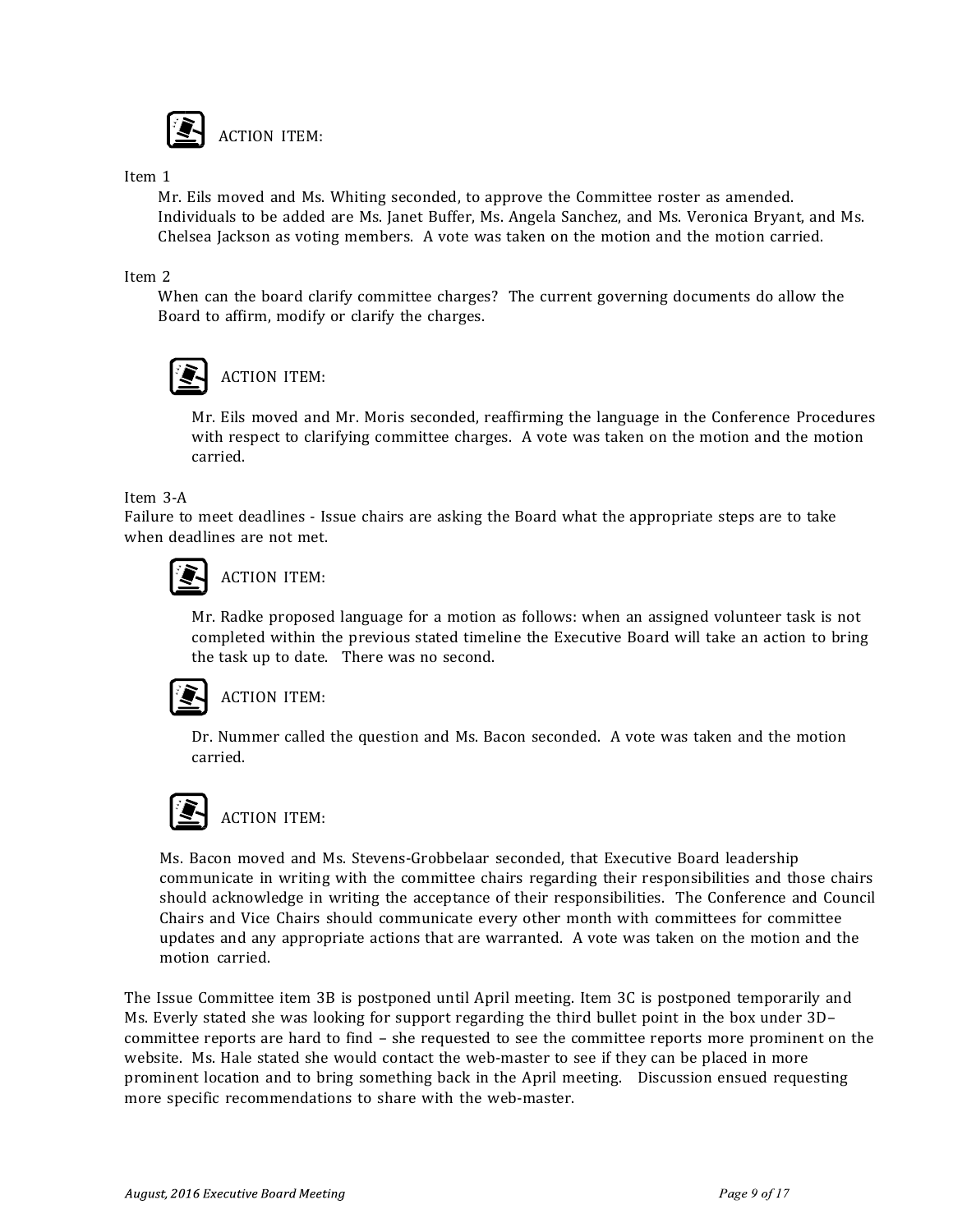

Mr. Moris moved to recess Ms. Bacon seconded. A vote was taken and the motion carried.

#### *August 10, 2016 8:15AM*

#### **Food Manager Certification Report – Jeff Hawley**

The Committee is continuing work on the Standards for Food Protection Manager Certification and potential acceptance of the ISO Standards in addition to the CFP Standards. He submitted the Food Protection Manager Certification Committee's (FPMCC) roster for approval. He stated the Chair of the Committee would be elected in October 19-20 during a face-to-face meeting to be held in Denver CO. Mr. Hawley stated Mr. Sean Dunleavy is the most likely candidate to be selected as Chair and Ms. Wood will remain as Vice Chair. He would become a voting member at that time.



ACTION ITEM:

Ms. Krzyzanowski moved and Mr. Lawrence seconded, to approve the FPMCC roster. A vote was taken on the motion and the motion carried.

# ACTION ITEM:

Ms. Bacon moved and Ms. Sanchez seconded, to acknowledge the FPMCC report. A vote was taken on the motion and the motion carried.

#### **Audit Committee Report – Danny Follett**

Mr. Follett reported the proposed members are in the beginning stages of structuring the Audit Committee. He asked for approval of the Committee roster.

Discussion: There were questions concerning balance of the committee. However, Dr. McSwane stated recruiting for this standing committee calls for individuals with a particular skill set and strict adherence to balance may not be necessary. Mr. Lawrence asked about the relationship between the Finance and Audit Committee members and if that could be a problem. Mr. Moris stated it might be a problem.



### ACTION ITEM:

Ms. Staley moved and Mr. Moris seconded, to accept the Audit Committee Roster. No further discussion. A vote was taken on the motion and the motion carried.



### ACTION ITEM:

Ms. Bacon moved and Ms. Fletcher seconded, to acknowledge the Audit Committee Report. No further discussion. A vote was taken on the motion and the motion carried.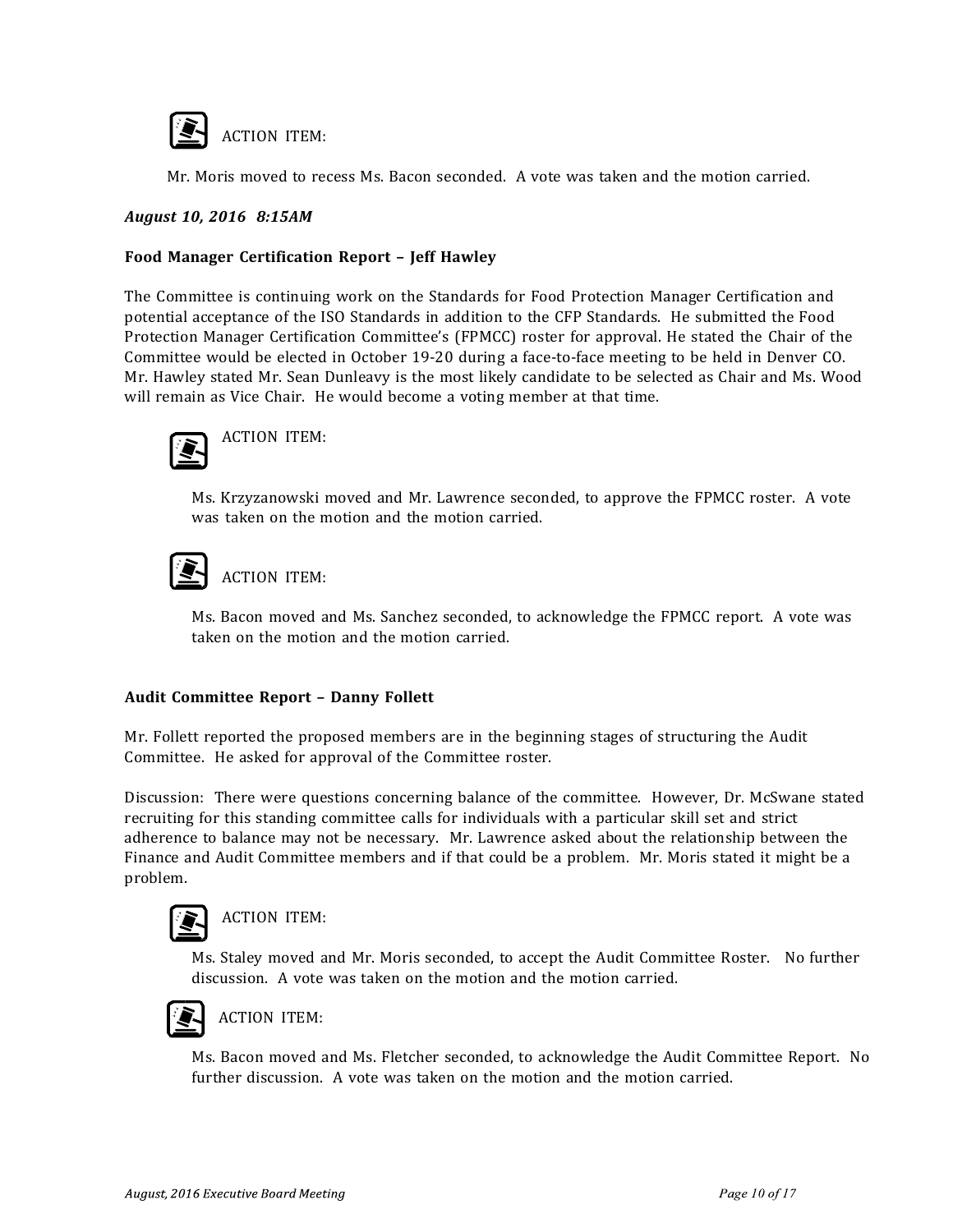#### **Finance Committee Report – Terry Levee**

Mr. Levee reported on the three documents submitted for consideration by the Board. He reviewed the members of the committee roster that was previously approved. He stated that having members on both the Finance and Audit committee created a good working relationship. He stated the logic behind having separate Audit and Finance committees is that the Finance Committee will look forward to assure the fiscal health of the organization while the Audit Committee will review past financial matters to make sure they are in order. He stated the committee would be Looking at office, conference and board expenses. Mr. Nutt was consulted and he was receptive of the direction the committee is taking. Mr. Levee discussed creating a manual for policy and procedures to follow.

He asked if there were any questions on the roster or charges. He stated the committee met through a conference call on July 26. The bulk of the time was spent on creating a subcommittee on budgeting. The goal is to have a zero based budget.



ACTION ITEM:

Ms. Bacon moved to acknowledge the Finance Committee Report and was seconded by Ms. Stevens- Grobbelaar. No further discussion. A vote was taken on the motion and the motion carried.

#### **Sponsorship Committee – Janice Buchanon**

The committee has had 2 conference calls. Ms. Buchanon discussed creating a different sponsorship, including the sustaining membership category and this would require a change in the Constitution and Bylaws. She stated she would be working on an Issue to present to the conference for the new member category. In the interim, discussion on the current status of sponsorship levels was had and the current levels will remain, but did discuss changes to include ranges of giving within the established sponsorships. She also discussed allowing sponsors to make an annual payment of sponsorship fees as an option to the one time per biennium method that has been traditionally used. Dr. McSwane stated there is no limit to who can sponsor our organization. Mr. Eils stated the Finance Committee is looking at other opportunities that have not been tapped yet. She also read the members of the roster.



### ACTION ITEM:

Ms. Johnson moved and Ms. Fletcher seconded, to approve the Sponsorship Committee Roster and acknowledge the Report. No further discussion. A vote was taken on the motion and the motion carried.

#### **Nominating Committee – John Luker**

Mr. Luker reviewed the roster and charge of the committee.



Ms. Staley moved and Ms. Bacon seconded, to approve the Nominating Committee Roster and acknowledge the Report. No further discussion. A vote was taken on the motion and the motion carried.

#### **Program Committee – Jay Neal**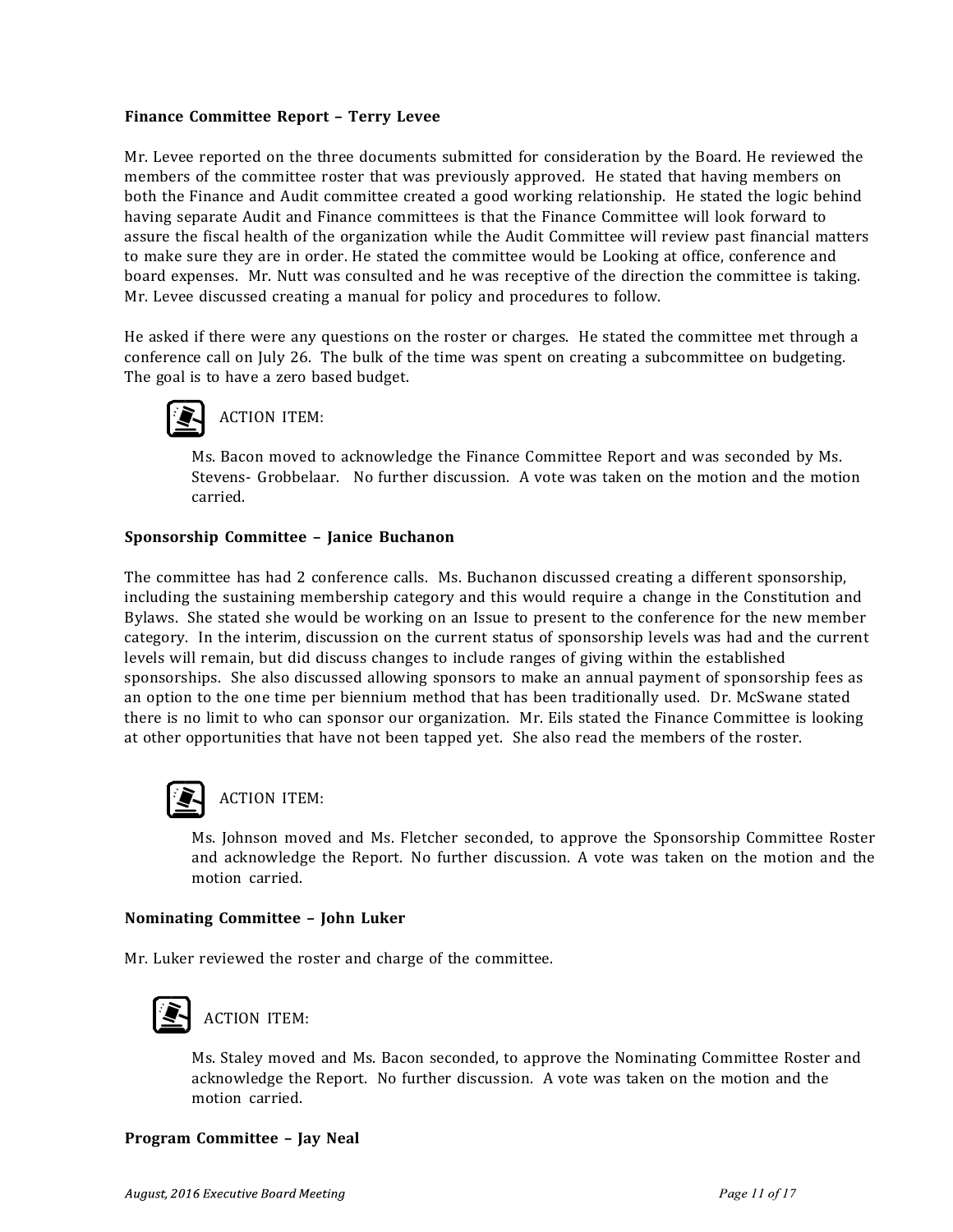Dr. Neal went over the roster and stated the roster is industry heavy because of the nature of the Committee.

Discussion: Can the committee get pre-approval for presentations? Dr. Neal is reluctant to release a presentation before the presentation is made until there is assurance from the author. Dr. Neal stated the federal agencies are always given the opportunity to provide a presentation. Dr. Nummer asked what the process was with respect to submitting a presentation.



Ms. Bacon moved and Ms. Staley seconded, to approve the Program Committee roster with the amendment to include Ms. Fletcher and Ms. Sarrocco-Smith and to make Mr. Smithwick one of the Target Co. members a non-voting member status and to acknowledge the verbal Report. No further discussion. A vote was taken on the motion and the motion carried.

**Program Standards Committee-** Angie Cyr, Chair; Amanda Douglas, Co Vice-Chair; Joyce Theard, Co Vice-Chair

Ms. Cyr stated the roster was amended to add a CDC consulting member. The roster was already approved. There are 4 issues charged to the Committee. The Committee is working on subcommittee roles. The Committee will meet by conference call on August 22. A work plan is in progress. No further discussion.

Discussion: Dr. McSwane asked Ms. Cyr if the Committee wanted to do another session as presented in 2016. Ms. Cyr said they would if this was the will of the Board.



### ACTION ITEM

Ms.Krzyzanowski moved and seconded by Ms. Staley to acknowledge the Program Standards Committee report. A vote was taken on the motion and the motion carried.

#### **Local Arrangements Committee (LAC)**

Dr. McSwane distributed the Local Arrangements Committee Roster on behalf of Ms. Henderson and Ms. Miles. The Co-Chairs of the LAC have asked Mr. Lawrence to participate as an ex-Officio member of the committee and they added Ms. Staley and Ms. Mitchell as voting members of the committee. A revised roster with these changes will be forthcoming.



### ACTION ITEM:

Ms. Fletcher moved and Ms. Johnson seconded, to approve the Local Arrangements Committee Roster with the amendments adding Mr. Lawrence, Ms. Mitchell and Ms. Staley. A vote was taken on the motion and the motion carried.

#### **Federal Reports**

#### **Federal USDA Report - William Shaw**

Mr. Shaw stated he doesn't have much information at this time. He stated USDA is working on the response to the 2016 Biennial Meeting letter sent to the USDA. He discussed an MOU with FDA on menu language requirements. The USDA has set aside \$50,000 to conduct research with the FDA on menu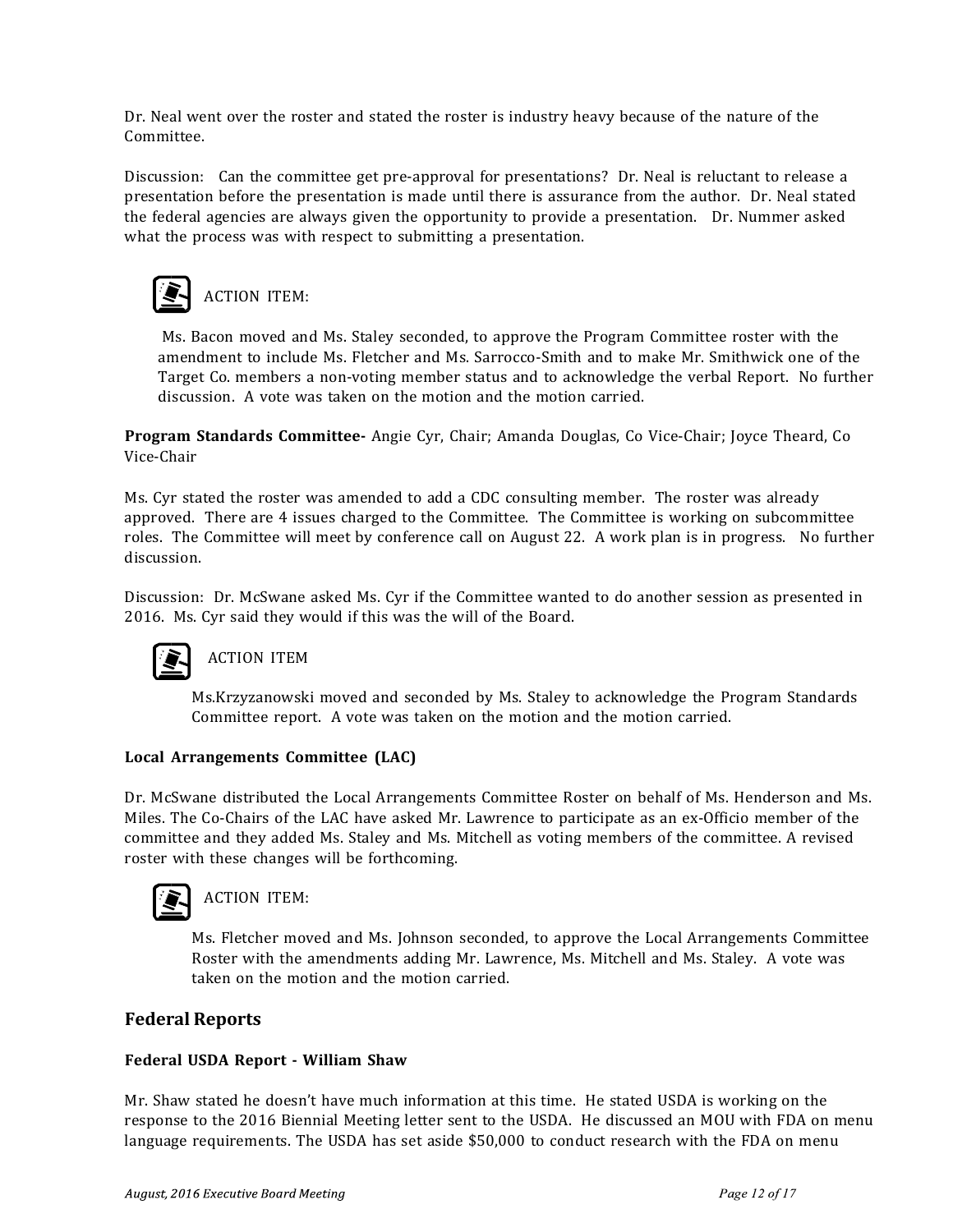language (advisory messages). He brought up Council I Issue 39 about role of local regulators on beef grinding. There is currently an internal debate right now about what can actually be done. Council III had two Issues that came up, Issue 22 continuous cooking, which will be discussed with the FDA and Issue 36 intended use. He stated they are looking at alternative information for Issue 36 with respect to labeling of ground beef because the request from the CFP is not possible. He discussed the issue of roaster pigs and Salmonella. He stated the pathogen was found inside and outside of the carcass, especially in the head area. He stated research is needed and they may need to change the method in which they are inspected.



ACTION ITEM:

Mr. Luker moved and Mr. Eils seconded to acknowledge the USDA Report. A vote was taken on the motion and the motion carried.

#### **CDC Report – Vince Radke**

The Report will be made during a conference call due to lack of time at this meeting.

#### **FDA Report – Glenda Lewis**

The Report will be made during a conference call due to lack of time at this meeting.

#### **Standing Committees Continued**

#### **Strategic Planning Committee – Tom Ford**

Mr. Ford reviewed the Strategic Planning Committee Report that was provided in writing to the Board. The committee plans to develop a work plan and meet every other month through a conference call. He stated they have activities to continue to pursue. Mr. Ford stated they are currently getting data from the 2015 analysis and are planning to do a follow-up assessment survey for the navigator program. He requested approval of the Committee Roster.



ACTION ITEM:

Ms. Bacon moved Mr. Eils seconded, to approve the amended roster to include Ms. Whiting, Ms. Jessica Otto, and Ms. Lewis and also requesting acknowledgement of the Report. A vote was taken on the motion and the motion carried.

**Resolutions Committee** – **Michael Roberson** - There is no formal report at this time, but Dr. McSwane stated we do need to approve the committee roster.



### ACTION ITEM:

Ms. Bacon moved and Ms. Staley seconded, to approve the Resolutions Committee Roster. A vote was taken on the motion and the motion carried.

#### **Conference Direct – Karen Peña**

Ms. Peña introduced herself. She shared information about their organization. She has been assessing the Southwest region to help narrow down the venue. Details will come later. The goal is to find an area. At this point nothing has been negotiated. There are 14 hotels that have responded to the bid and this is low. She explained that the current economy is up, and therefore rates are up. She went through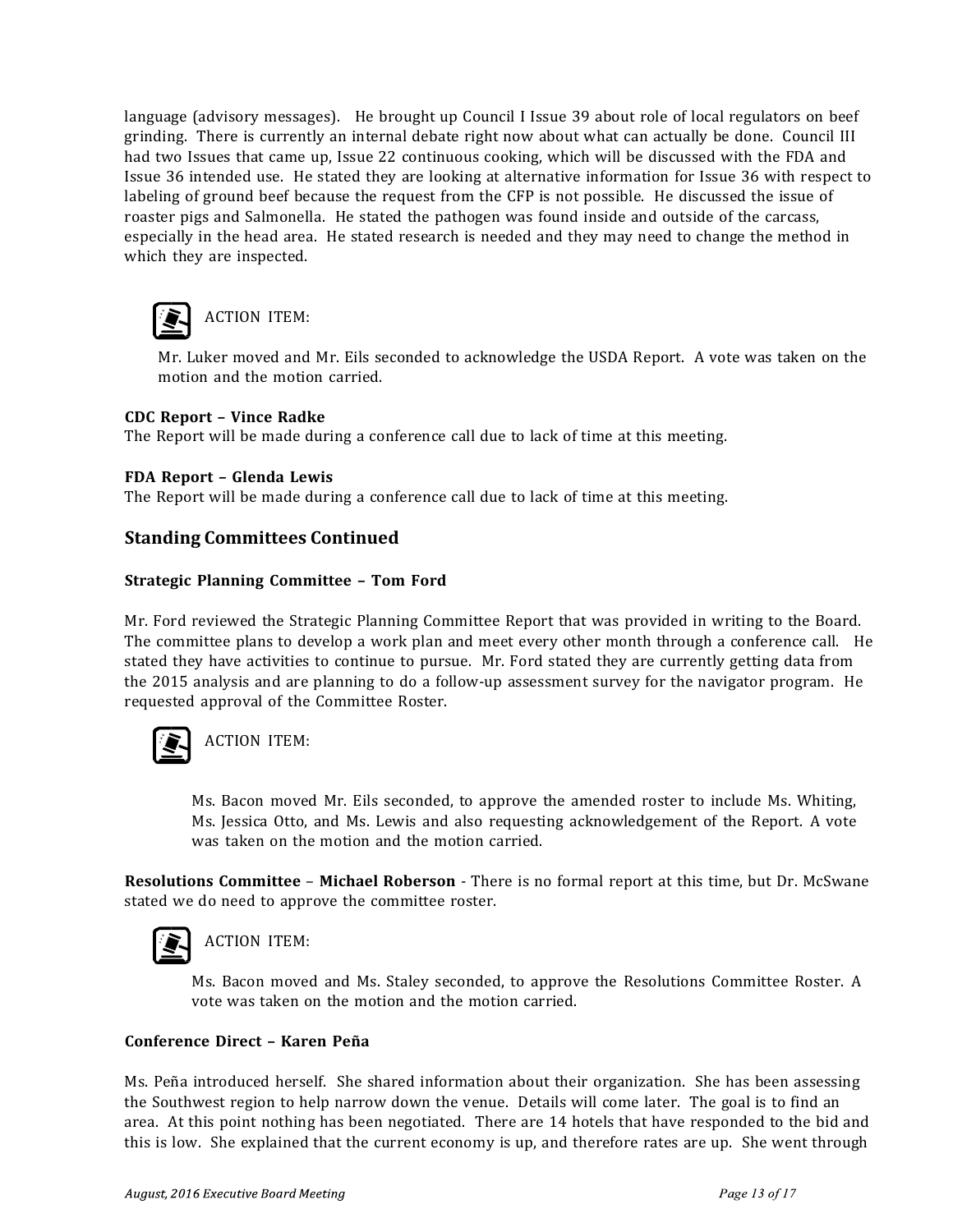her presentation and indicated where the most current viable locations are located.



ACTION ITEM:

Mr. Eils moved and Ms. Staley seconded to call the question. Ms. Bacon seconded. A vote was taken and the motion carried.



ACTION ITEM:

Dr. Nummer moved to eliminate the holy week for consideration and Ms. Whiting seconded. A vote was taken on the motion and the motion carried.

At this time Houston, Dallas and Denver are the most viable options. The CFP needs to get a strong LAC commitment. April 16-24 is the Denver week available.



Mr. Eils moved and Mr. Moris seconded, to begin negotiations with the Denver option for the 2022 Biennial Meeting. A vote was taken on the motion and the motion carried.

#### **New Business**

#### **AFDO- Steve Moris**

Mr. Moris reported AFDO passed a resolution to work with CFP to begin a discussion on the process of harmonizing the Manufacturing and Retail Program Standards. There are 42 states enrolled in both standards. Right now especially Standards 1 and 8 are the focus. AFDO will pay for 3 people to attend such meetings. The first meeting the FDA would not be present. He reported AFDO met in Pittsburgh. There were 9 resolutions. The first retail food break out was held. Next board meeting is scheduled for October in DC.



Ms. Bacon moved and Mr. Eils seconded, to approve Mr. Steve Moris, Ms. Amanda Douglas, Dr. Brian Nummer and Mr. Patrick Guzzle to initially represent the CFP at the AFDO program standards meeting and to report back by the spring meeting. A vote was taken on the motion and the motion carried.

#### **Policy to guide the Executive Board when granting a waiver for committee appointments - David McSwane**

Dr. McSwane discussed the situation of an individual who is not of the constituency needed to represent a particular constituency type. He asked if we should form an ad hoc committee to address the need for looking at constituents and how to move forward with substituting individuals to a particular constituency. Mr. Plunkett suggested that we can lose the importance of assuring a particular constituency is represented. Substitutions should not be considered lightly and should be conditional, i.e. waivers. The charge of the ad hoc committee would be to address what our policies and procedures would be in the future to address this situation. Transparency is important to this organization. Lee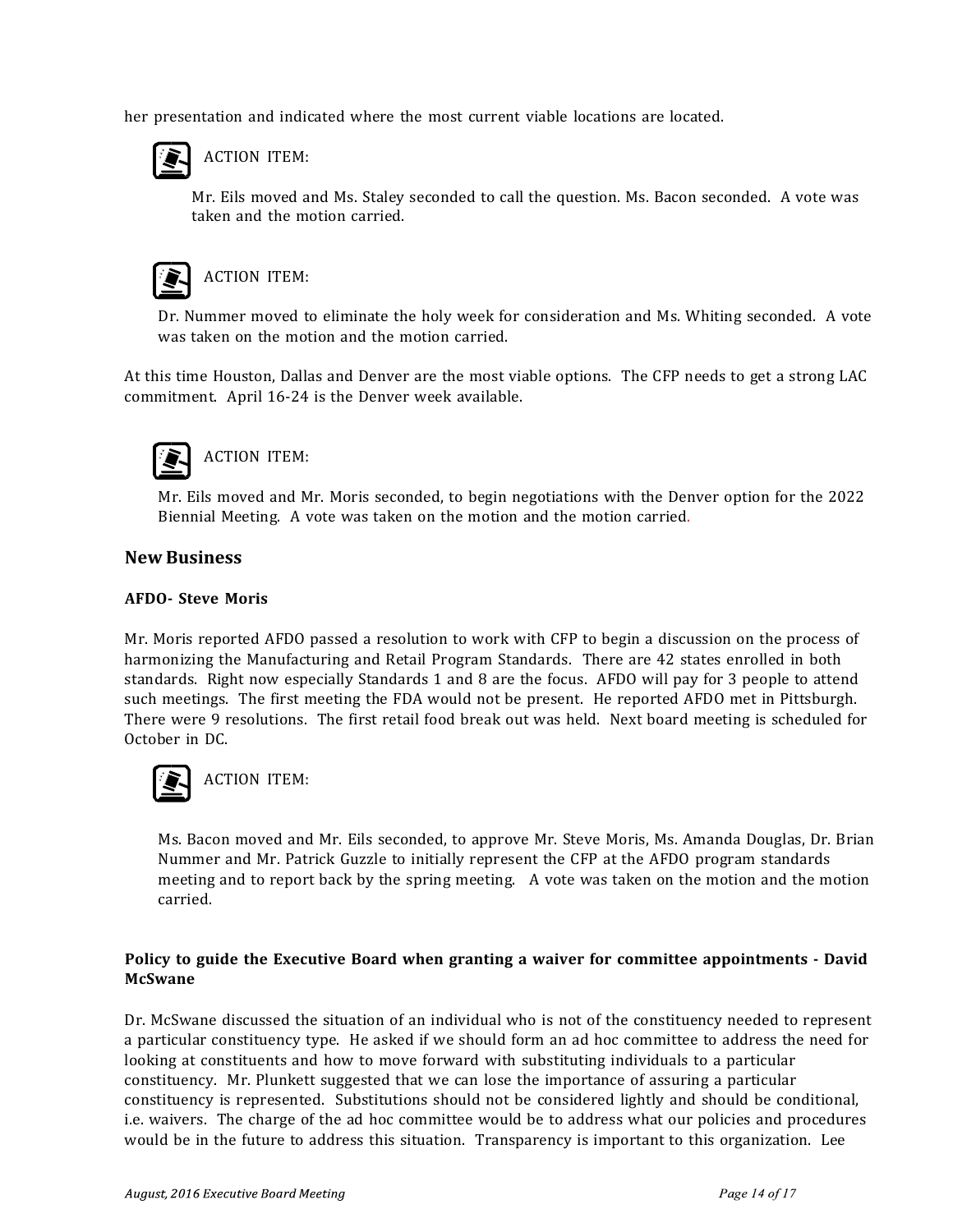brought up the point that adding constituencies impacts the membership of the board



ACTION ITEM:

Ms. Johnson moved and Krzyzanowski seconded, to create an ad hoc committee to consider the creation of a constituency for regulatory support and committee/council substitutions of existing constituencies and report back in spring meeting. A vote was taken on the motion and the motion carried.

Committee Members: Ms. Krzyanowski, Dr. Jay Neal, Mr. David Plunkett, Ms. Johnson, Ms. Cornman.

Ms. Stevens-Grobbelaar requested a method of modification and automation of the Committee Selection Process. Ms. Hale suggested possibly asking the web-master if there is a way to create the committee application on the website. Ms. Stevens-Grobbelaar asked if there is a way to have something about the committee applicants submitted to committee chairs. Ms. Hale will look at the council application process and see if it can be applied to the committee sign up process.



ACTION ITEM:

Ms. Krzyzanowski moved and Mr. Eils seconded to add a charge to the App ad hoc committee to look at a method for the committee application and selection process. No further discussion. A vote was taken on the motion and the motion carried.

#### **Explore ways to get professional organizations such as NEHA, IAFP, IFPTI, etc. involved in CFP activities – Dr. David McSwane**

Dr. McSwane is soliciting any ideas that can explore soliciting more participation for professional organizations.

#### **Orientation Manual for new Executive Board members – Dr. David McSwane**

Dr. McSwane stated the manual was distributed to the Board as a part of Binder 4 as an informational item. If any Board members would like to have the manual provided as a separate document, it can be provided upon request. Dr. McSwane would also welcome any suggestions for edits.

Mr. Guzzle is requesting dates and location for the spring 2017 Executive Board Meeting. Mr. Rosenwinkel asked if the Richmond Marriott Hotel could be contacted for possible meeting venue. Dr. McSwane will ask Ms. Peña to look into possibly holding the meeting the week of the 24th of April. The Board agreed to September 12-13 as the dates for the fall 2017 Executive Board Meeting and tentatively will seek to hold the meeting at the Sealed Air/Diversey in Atlanta, GA location.

Mr. Guzzle summarized comments concerning, respecting deadlines, sharing the highlights of this meeting with their groups and thanking Yum Brands for hosting of this meeting. He also put forward a request to make funds available to send something to Ms. Becky Steiner if needed.

#### **Issue Report – Vicki Everly and Debbie Watts**

The Issue Co-Chairs are postponing the remainder of their report until the spring Board meeting.

#### **Compensation Committee – Larry Eils**

Mr. Eils provided his report. The staff was asked to leave during this report.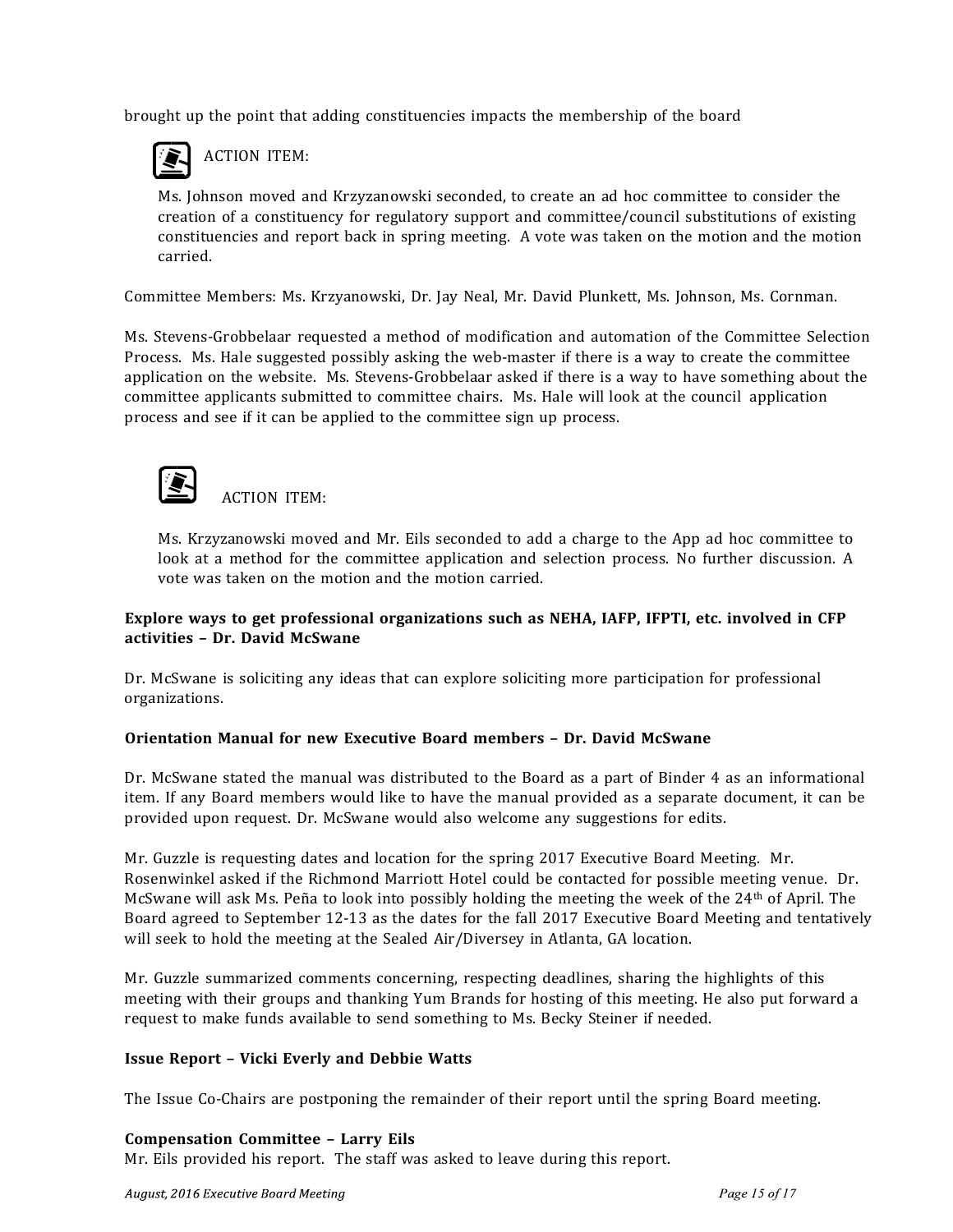Mr. Eils presented the Compensation Committee Report. There were four charges to the committee:

- Make recommendation of awarding of bonus for the Executive Director for the current service agreement,
- Make a recommendation regarding salaries for the Executive Director, Executive Assistant and Executive Treasurer for the next service agreement period,
- Develop criteria for issuing a bonus for the Executive Director, and
- Review and Update the Service Agreement for the three positions listed above.

Mr. Eils stated that the committee recommends the awarding of the \$1500 bonus under the current service period for the Executive Director. There is still a need to establish metrics to determine the awarding of a bonus for the next service agreement. Only the Executive Director position is bonus eligible.

The committee also recommended that the salaries for the Executive Director, Executive Assistant and the Executive Treasurer remain the same for the next service agreement period. The Compensation Committee is seeking to hold down expenses at this time and is requesting guidance from the Finance Committee to assess feasibility of future increases.

There was a discussion regarding Dr. McSwane's workload and whether or not the current Executive Director's compensation package is sufficient. Comments were made by board members regarding the outstanding job Dr. McSwane has done during the past two years, the number of hours he spends on CFP business, and particularly how hard he worked during the biennial meeting in Boise. Concerns were expressed that the number of hours Dr. McSwane spends on CFP business may not be properly aligned with the current Executive Director salary. It was agreed that there is a need to further discuss the current Executive Director job description with Dr. McSwane to determine whether or not it should be updated. Ms. Everly stated that Aggie Hale, the Executive Assistant has also worked very hard during the past biennial period.

# ACTION ITEM:

Mr. Eils moved and Ms. Stevens-Grobbelaar seconded a motion to award Dr. McSwane a \$1500 bonus for the current service agreement period. A vote was taken and the motion carried.

## ACTION ITEM:

Mr. Nummer moved and Mr. Plunkett seconded a motion to accept the Compensation Committee recommendations on salaries for the Executive Director, Executive Assistant and the Executive Treasurer for the new service agreement, and to direct the Finance Committee to report back to the Executive Board on their recommendations regarding the feasibility of compensation adjustments at the April 2017 Executive Board meeting. A vote was taken and the motion carried.

#### **Adjournment**

Mr. Plunkett moved and Mr. Eils seconded to adjourn the meeting. A vote was taken and the motion carried.

A conference call was held on 8/22/16 3:00PM to discuss the remaining Federal Reports not covered during the Executive Board Meeting in Dallas.